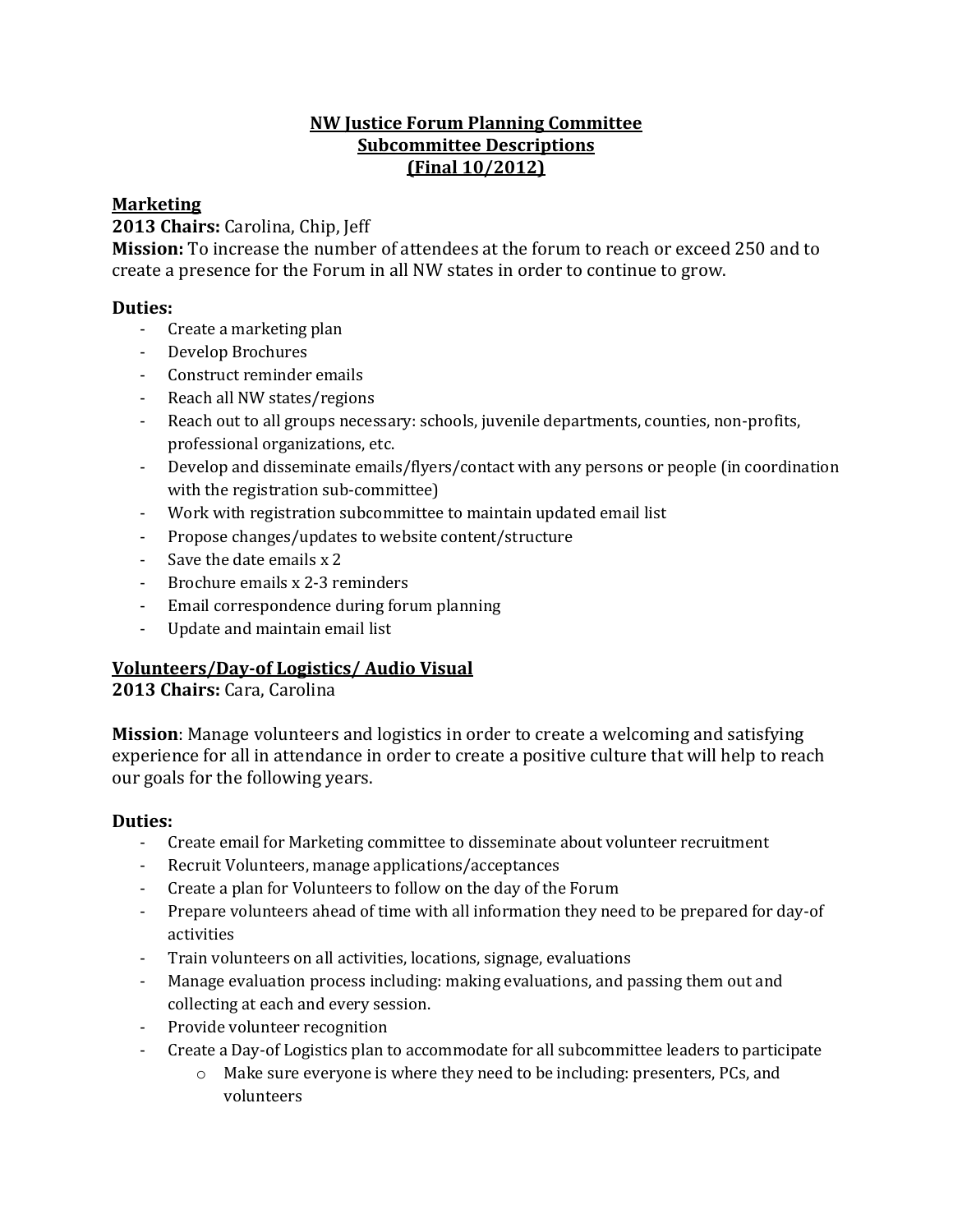- $\circ$  Make sure all AV equipment is in place/working work with Venue subcommittee on this
- $\circ$  Make sure all food and tables/chairs are where they need to be work with venue subcommittee on this

### **Registration**

#### **2013 Chair:** Betsy

**Primary responsibility:** to provide pre/post and during forum registration support to NWJF planning committee.

#### **Duties:**

- **Pre-registration:**
	- o Maintain emails current for marketing committee to use as people register.
	- **Registration:**
		- o Fielding calls from registrants mostly June
		- o Responding to emails from planning committee
		- o PayPal transfers
		- o Peachtree entries
		- o Processing checks and making deposits
		- o Processing refunds (if needed)
		- o Tracking dinner reservations (coordinate with Keynote Dinner sub-committee)
		- o Tracking certificate requests (CLE/NASW)
		- o Tracking volunteers (coordinate with Volunteer Sub-Committee)
		- o Tracking presenters (Coordinate with RFP/Presenter Coordination Sub-Committee)
		- o Tracking committee
		- o Sending receipts as requested
		- o Preparing registration list
		- o Nametags
		- o Ordering office supplies
		- o Photocopying
		- o Affixing labels to folders
		- o Assembling Participant Folders
		- o Covering registration table
		- o Processing payments to venues/presenters/vendors
		- o Invoices sent to "pay later" registrants
		- o Preparing financial reports
	- **Forum:**
		- o Request adequate registration space/tables in lobby
		- o Check in registrants and collect unpaid fees
		- o Provide continuing education credit paperwork to those requesting credit
		- $\circ$  Covering registration table with at least one person throughout the entire forum. (Can be coordinated with volunteers).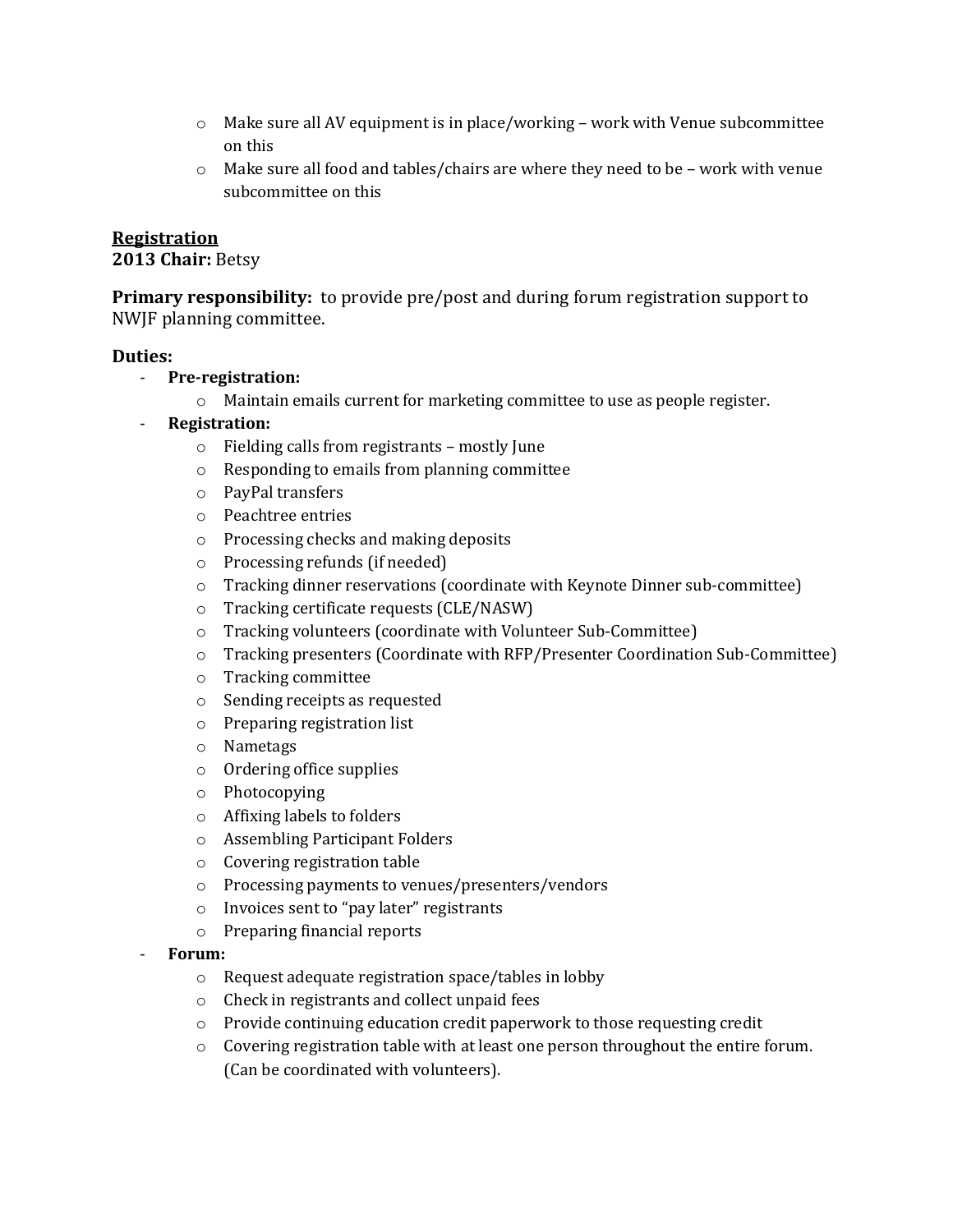# **Venue/Food**

## **2013 Chairs:** Kris, Deena

**Primary responsibilities:** a) liaison with venue to ensure adequate workshop and plenary space, audio/visual equipment and other venue needs; b) communicate and negotiate with onsite catering service.

#### **Duties:**

- **Pre-forum Venue:**
	- o Confirm dates and projected space needs in fall preceding forum
	- o Ongoing communication as space needs change
	- o Communicate a/v requests pre-forum
	- o Work with registration to align room assignments with # registrants
	- o Request extra tables for: displays, raffle baskets, etc.
	- o Communicate with catering as needed
	- o Work with venue to make sure there is adequate signage for registration, food area, classrooms, bathrooms, etc.

#### - **Pre-Forum - Food:**

- o Confirm forum dates and food service needs (continental breakfast, coffee service, lunch, afternoon breaks)
- o Request estimate for food costs
- o Review menu and make selections (within budgeted allowances)
- o Provide catering service with estimated count 2-3 weeks in advance
- o Provide catering service with final count 5 days before event
- o Communicate with venue liaison as needed
- o Assure there is water available in breakout rooms or area

## - **Day Of Forum - Venue:**

- o Create a Venue plan for day-of to include resolution of issues such as room temperature, chair set up, AV equipment, trash, recycling, food set up/clean up, bathroom signage, venue signage, etc.
- o Provide volunteers with a/v needs for each room
- o Provide volunteers with room assignments
- o Check set up of plenary session/lunch spaces
- $\circ$  Communicate with facilities around a/v or space glitches
- **Day of Forum - Food:**
	- o Check in with catering about set up/break down times
	- o Communicate with catering as needed
- **Post-Forum - Food:**
	- o Review invoice and make payment
	- o Begin planning and research for next year's Forum venue
- **Plan for Next time**
	- o Look for possibilities for different venue (colleges, law schools, hotels, etc.)
	- o Find out pricing, AV, space, etc.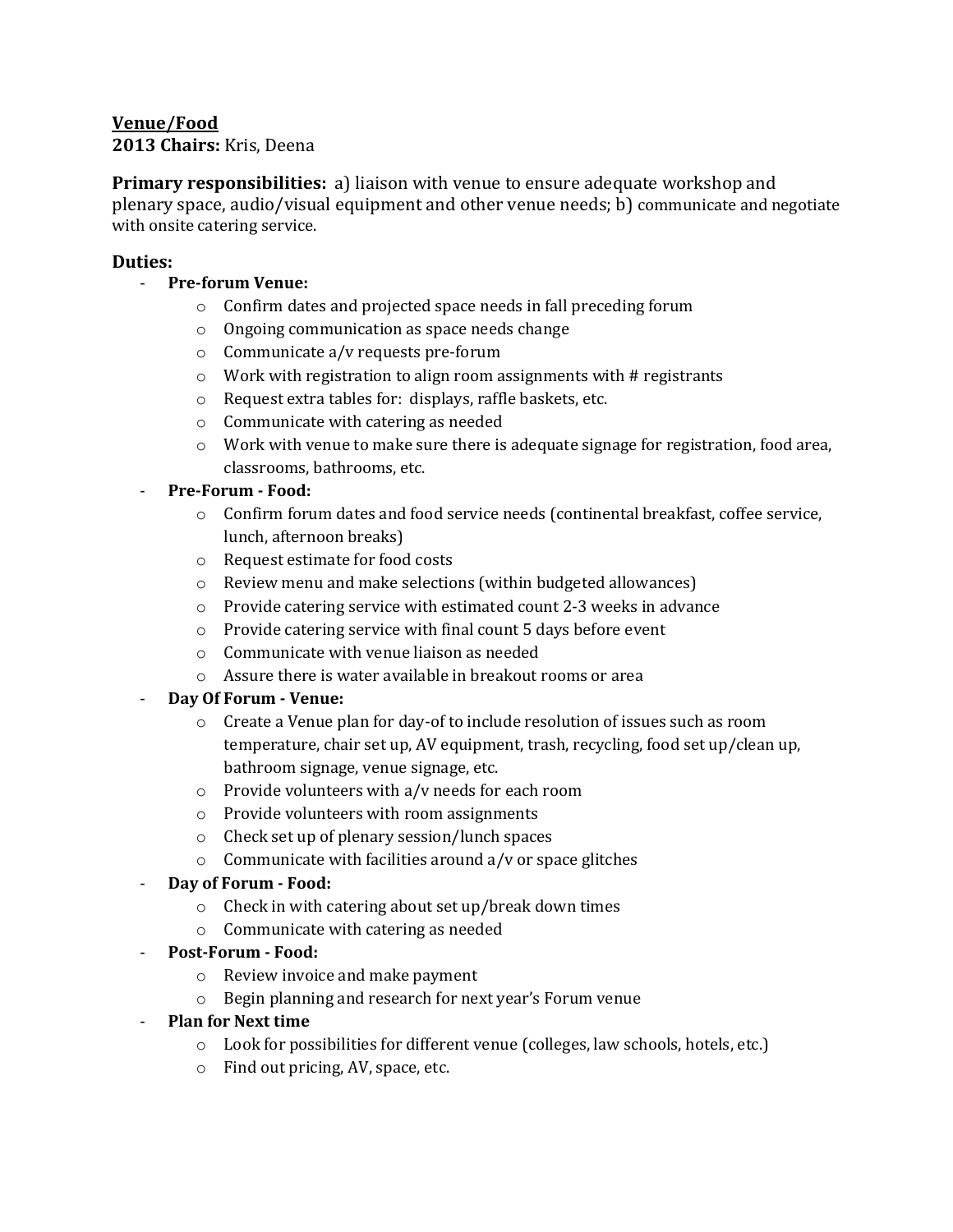# **Keynote Dinner**

**2013 Chairs:** Rachel, Ellen

**Mission:** To create an event that will be enjoyable for all in attendance in order to reach our goals and which will make participants want to continue attending each year.

## **Duties:**

- Work to reach or exceed our participation goals
- Manage Keynote dinner menu
- Manage communications with Keynote Dinner venue about costs, times, dates, menu, tables, etc.
- Provide information to marketing sub-committee for flier to be created
- Invite/recruit people to attend the Keynote dinner as a separate event work with entire PC if necessary

# **RFP/Presenter Coordination**

**2013 Chairs:** Kevin, Matthew

**Mission:** To develop and manage the RFP process in order to reach our presentation goals and provide adequate and professional support to presenters.

## **Duties:**

- **Overall Process**: Develop an RFP process which expands our capacity to reach our goals and creates a professional and welcoming environment for presenters.
- **RFP Application Form**: Change or maintain RFP application form and coordinate with marketing committee to disseminate/advertise it.
- **Management of RFP Submissions**
	- o Collect submissions
	- o Review submissions to assure sufficient completion/information
	- $\circ$  Communicate RFPs to NWJF Planning Committee for approval/rejection
	- o Notification to approved and rejected submissions

## - **Liaison for Presenters**

- o Provide a clear articulation of expectations for presenters.
- $\circ$  Collection of workshop materials for Forum participants and CEU applications by CEU deadlines.
- o Address inquiries or issues that arise for presenters.
- $\circ$  Create an email with all information pertinent for presenters to send out before the Forum (to help them with directions, room numbers, AV equipment, etc.)

# - **Post-Forum Support**

- o Collect workshop and Forum evaluations.
- o Enter data for reporting to Planning Committee.
- o Disseminate workshop evaluation data to presenters

# **Fundraising**

**2013 Chairs:** Matthew, Eric, Rachel